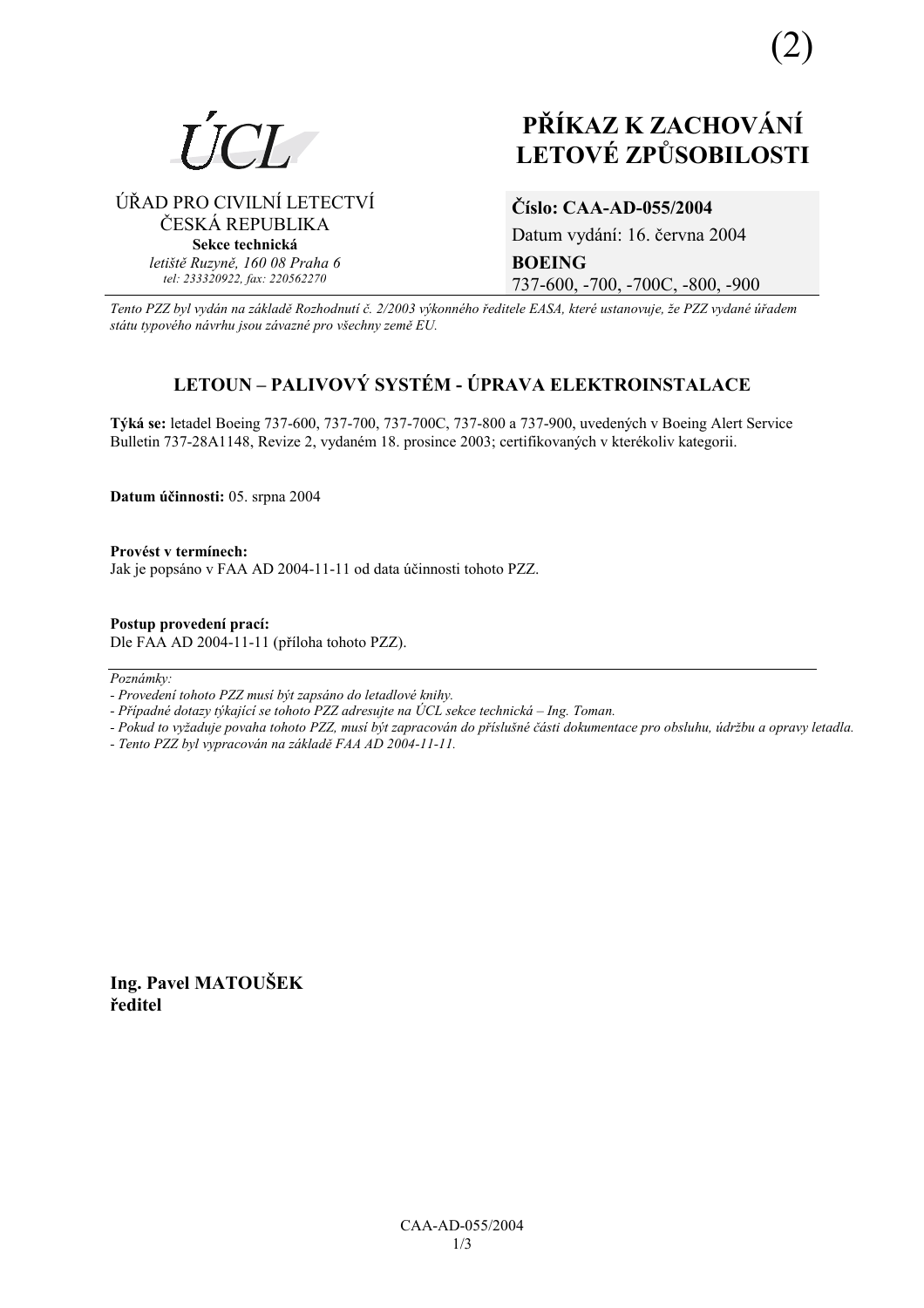#### **2004-11-11 Boeing:** Amendment 39-13657. Docket 2002-NM-323-AD.

*Applicability*: Model 737-600, 737-700, 737-700C, 737-800, and 737-900 series airplanes, as listed in Boeing Alert Service Bulletin 737-28A1148, Revision 2, dated December 18, 2003; certificated in any category.

*Compliance:* Required as indicated, unless accomplished previously.

To prevent electrical arcing in a fuel leakage zone, which could result in an uncontrolled fire, accomplish the following:

#### **Service Bulletin References**

(a) The term "service bulletin," as used in this AD, means the Accomplishment Instructions of Boeing Alert Service Bulletin 737- 28A1148, Revision 2, dated December 18, 2003.

#### **Inspection, Installation, and Corrective Actions**

(b) For airplanes listed in the service bulletin as Groups 1, 2, 3, and 4 on which Boeing Alert Service Bulletin 737-28A1148, dated September 14, 2000, has been accomplished; and for airplanes listed in the service bulletin as Groups 5, 6 and 7: Within six months after the effective date of this AD, install screws and spacers to secure the applicable wire bundles for the aft fuel boost pumps of the main fuel tanks. Perform all actions per the service bulletin.

(c) For airplanes listed in the service bulletin as Groups 1 and 2 on which Boeing Alert Service Bulletin 737- 28A1148, dated September 14, 2000, has not been accomplished: Within six months after the effective date of this AD, perform a general visual inspection of the applicable wire bundles for the aft fuel boost pumps of the main fuel tanks for chafing or other damage. Perform any applicable corrective action; and install a new bracket, clamp, and spacers to secure the wire bundles; prior to further flight. Perform all actions per the service bulletin.

(d) For airplanes listed in the service bulletin as Groups 3 and 4 on which Boeing Alert Service Bulletin 737- 28A1148, dated September 14, 2000, has not been accomplished: Within six months after the effective date of this AD, perform a general visual inspection of the applicable wire bundles for the aft fuel boost pumps of the main fuel tanks to determine if the wire bundle is secured with a clamp; and perform any related investigative action, and any applicable corrective actions, prior to further flight. Perform all actions per the service bulletin.

**Note 1**: For the purposes of this AD, a general visual inspection is defined as: "A visual examination of an interior or exterior area, installation, or assembly to detect obvious damage, failure, or irregularity. This level of inspection is made from within touching distance unless otherwise specified. A mirror may be necessary to enhance visual access to all exposed surfaces in the inspection area. This level of inspection is made under normally available lighting conditions such as daylight, hangar lighting, flashlight, or droplight and may require removal or opening of access panels or doors. Stands, ladders, or platforms may be required to gain proximity to the area being checked."

#### **Actions Accomplished Per Previous Issue of the Service Bulletin**

(e) Actions accomplished before the effective date of this AD per Boeing Alert Service Bulletin 737-28A1148, Revision 1, dated August 22, 2002, are considered acceptable for compliance with the corresponding action specified in this AD.

#### **Alternative Methods of Compliance**

(f) In accordance with 14 CFR 39.19, the Manager, Seattle Aircraft Certification Office, FAA, is authorized to approve alternative methods of compliance (AMOCs) for this AD.

#### **Incorporation by Reference**

(g) Unless otherwise specified in this AD, the actions shall be done in accordance with Boeing Alert Service Bulletin 737-28A1148, Revision 2, dated December 18, 2003. This incorporation by reference was approved by the Director of the Federal Register in accordance with 5 U.S.C. 552(a) and 1 CFR part 51. Copies may be